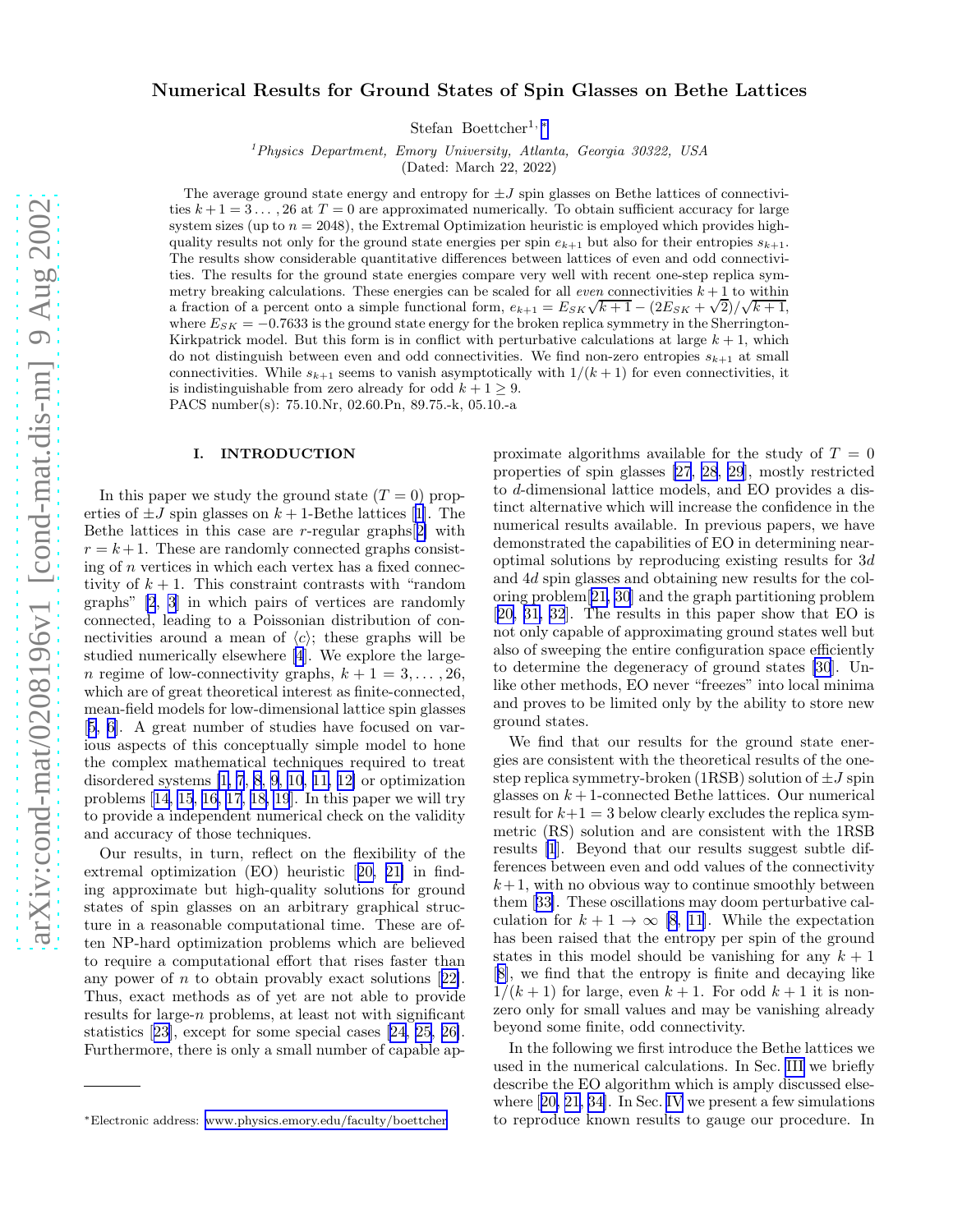<span id="page-1-0"></span>Sec. V we present our numerical results, followed by an extensive discussion in Sec. [V C](#page-5-0). Some conclusions are presented in Sec. [VI.](#page-8-0)

### II. SPIN GLASSES ON BETHE LATTICES

Disordered spin systems on random graphs have been investigated as mean-field models for low-dimensional spin glasses or optimization problems, since variables are long-range connected yet have a small number of neighbors. Particularly simple are Bethe lattices of connectivity $k + 1$  [[1,](#page-9-0) [7, 9\]](#page-10-0), also called fixed-valence or r-regular random graphs[[2,](#page-9-0) [19, 31, 35\]](#page-10-0). These are graphs consisting of n vertices where each vertex possesses a fixed number  $k+1$  of bonds with randomly selected other vertices. In comparison to the otherwise more familiar random graphs studied by Erdös and Reny  $[2, 3]$  $[2, 3]$ , Bethe lattices at a given  $n$  and  $k$  avoid fluctuations in the connectivities of vertices and in the total number of bonds.

There are slight variations in the generation of Bethe lattices. For instance, to add a bond one could choose at random two vertices of connectivities  $\lt k+1$  to link until all vertices are  $k + 1$ -connected. Instead, we have used the method described in Ref. [\[2](#page-9-0)] to generate these graphs. Here, all the terminals on the vertices form a list of  $n(k + 1)$  independent variables. For each added bond two available terminals are chosen at random to be linked and removed from the list. Furthermore, for algorithmic convenience, we reject graphs with possess self loops, bonds that connect two terminals of the same vertex. Multiple bonds between any pair of vertices are allowed, otherwise it is too hard to generate feasible graphs for, say,  $n = 32$  and  $k+1 = 20$ . Since  $k+1$  remains finite for  $n \to \infty$ , the energy and entropy per spin would only be effected to  $O(1/n)$  by the differences between these choices.

Once a graphical instance is generated, we assign randomly chosen but fixed couplings  $J_{i,j} \in \{-1, +1\}$  to existing bonds between neighboring vertices  $i$  and  $j$ . Each vertex *i* is occupied by a spin variable  $x_i \in \{-1, +1\}.$ The energy of the system is defined as the difference in number between violated bonds and satisfied bonds,

$$
H = -\sum_{\{bonds\}} J_{i,j} x_i x_j,\tag{1}
$$

and in this paper we will focus on the energy per spin,

$$
e_{k+1}(n) = \frac{H}{n},\tag{2}
$$

as a function of  $k + 1$  in the limit of  $n \to \infty$ . Each instance can have a large degeneracy  $\Omega$  in the configurations exhibiting its ground state energy, and we also sample the average entropy,

$$
s_{k+1}(n) = \frac{1}{n} \ln \Omega,\tag{3}
$$

for these instances.

### III.  $\tau$ -EO ALGORITHM FOR BETHE LATTICES

The extremal optimization algorithm,  $\tau$ -EO, which we employ in this paper, has been discussed previously in [[21\]](#page-10-0), and in[[32, 35\]](#page-10-0) with regard to the setting of its one free parameter,  $\tau$ . Here, we merely describe the implementation of  $\tau$ -EO without further justification.

To obtain the numerical results in Secs. IV-V, we used the following implementation of  $\tau$ -EO: For a given spin configuration on a graph, assign to each spin  $x_i$  a "fitness"

$$
\lambda_i = -\#violated\ bonds = -0, -1, -2, \dots, -(k+1), (4)
$$

so that

$$
e = -\frac{1}{2n} \sum_{i} \lambda_i \tag{5}
$$

is satisfied. Each spin falls into one of only  $k+2$  possible states. Say, currently there are  $n_{k+1}$  spins with the worst fitness,  $\lambda = -(k+1)$ ,  $n_k$  with  $\lambda = -k$ , and so on up to  $n_0$  spins with the best fitness  $\lambda = 0$ . Now draw a "rank" l according to the distribution

$$
P(l) = \frac{\tau - 1}{1 - n^{1 - \tau}} l^{-\tau} \quad (1 \le l \le n). \tag{6}
$$

Then, determine  $0 \leq j \leq (k+1)$  such that  $\sum_{i=j+1}^{k+1} n_i$  $l \leq \sum_{i=j}^{k+1} n_i$ . Finally, select any one of the  $n_j$  spins in state j and reverse its orientation unconditionally. As a result, it and its neighboring spins change their fitness. After all the effected  $\lambda$ 's and n's are reevaluated, a new spin is chosen for an update.

This EO implementation updates spins with a  $(\tau$ dependent) bias against poorly adapted spins on behalf of Eq. (6). This process is "extremal" in the sense that it focuses on atypical variables, and it forms the basis of the EO method. The only adjustable parameter in this algorithm is the power-law exponent  $\tau$ . For  $\tau = 0$ , randomly selected spins get forced to update, resulting in a random walk through the configuration space which would yield poor results. For  $\tau \to \infty$ , only spins in the worst state get updated which quickly traps the update process to a small region of the configuration space which may be far from a near-optimal solution. The arguments givenin [[35\]](#page-10-0) and a few experiments indicate that  $\tau = 1.3$ is a good choice to find ground states efficiently on Bethe lattices.

The algorithm never converges or "freezes" into a particular state but perpetually explores new near-optimal configurations. It is, of course, easy to simply store the lowest energy state found so far in a given run of  $\tau$ -EO and terminate when desired. Previous experience with optimizing spin glasses with EO [\[21\]](#page-10-0), and a few experiments, suggest a typical number of updates of  $O(n^3)$  for an EO-run to obtain saturation in the values found for ground states, at least up to the system sizes  $n \approx 10^3$  obtainable here. Instead of pushing to attain larger values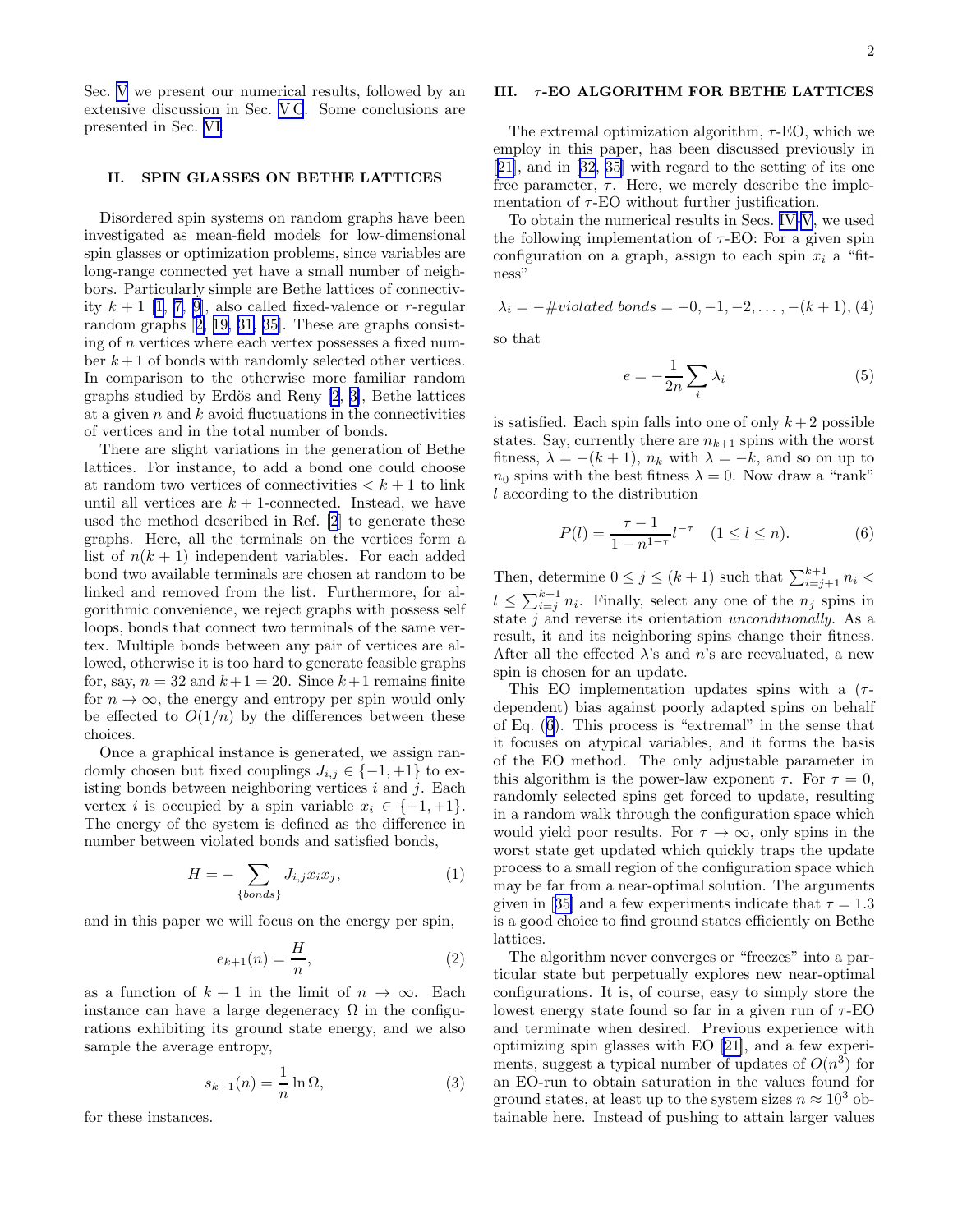of  $n$ , we opt here for obtaining better statistics by sampling more instances at smaller values of  $n$  while spending even more time on each instance than may seem to be required, in an attempt to ensure accuracy. In particular, our implementation restarts for each instance at least  $r_{\text{max}} = 4$  times with new random initial spinassignments, executing  $\approx 0.1 n^3$  updates per run. If a new, lower-than-previous energy state is encountered in run r, we adjust  $r_{\text{max}} = 2 + 2r$  for that instance so that EO runs at least twice as many restarts as were necessary to find the lowest state in the first place. Especially for small n,  $r_{\text{max}}$  hardly ever exceeds 4; for larger n a few graphs require up to 25 restarts before termination.

Since EO perpetually explores new configurations it is well suited to explore also the degeneracy of low-energy states. In this case we not only store the first configuration found with the lowest energy for that instance. Instead, we consider each configuration with the lowest energy, retaining new ones and rejecting all others. This procedure is somewhat inefficient and at best allows system sizes up to  $n = 256$  beyond which the degeneracy exceeds memory constraints. But it provides a fast way to also determine the  $T = 0$  entropy of the ground states with moderate accuracy. In these runs, we used a similar approach to the above, except for setting  $r_{\text{max}} = 8 + 2r$ where  $r$  is the latest run in which another new configuration of the lowest energy was located. Here, for some highly degenerate instances at larger  $n$ ,  $r_{\text{max}}$  could reach up into the 100's, further limiting attainable system sizes.

#### IV. NUMERICAL TEST

To evaluate the proposed  $\tau$ -EO algorithm, we have run a series of test. First, we can defer to some already published results[[21, 35](#page-10-0)]. In Ref. [\[21](#page-10-0)] we have calculate approximations to the ground state energy for  $\pm J$  spin glasses on a hypercubic lattice for  $d = 3$  and  $d = 4$  for systems up to  $n = 12<sup>3</sup> = 1728$  which for each n reproduced previous results obtained with sophisticated genetic al-gorithms[[27, 28\]](#page-10-0) (although there we used a fixed  $r_{\text{max}}$ ). To evaluate the ability of the algorithm to determine the degeneracy of low-energy states found, we have reproduced within statistical error the results of Ref. [\[36\]](#page-10-0) up to  $n = 6<sup>3</sup>$  beyond which EO ran out of time and memory to sample states completely. (Ref. [\[36](#page-10-0)] used a more efficient way to estimate the entropy from sampling only a small number of states.) And it took EO only a fraction of a second to find all  $60$  ground states of a  $4<sup>3</sup>$  instance that had been exactly enumerated in Ref. [\[23\]](#page-10-0).

To gauge  $\tau$ -EO's performance for larger *n*, we have run our implementation also on two 3d lattice instances, toruspm3-8-50 and toruspm3-15-50, with  $n = 8^3 = 512$ and  $n = 15^3 = 3375$ , considered in the 7th DIMACS challenge for semi-definite problems[[37\]](#page-10-0). Bounds[[38\]](#page-10-0) on the ground-state cost established for the larger instance are  $H_{\text{lower}} = -6138.02$  (from semi-definite programming) and  $H_{\text{upper}} = -5831$  (from branch-and-cut). EO found

 $H_{\text{EO}} = -6049$  (or  $H/n = -1.7923$ ), a significant improvement on the upper bound and already lower than  $\lim_{n\to\infty} H/n \approx 1.786...$  $\lim_{n\to\infty} H/n \approx 1.786...$  $\lim_{n\to\infty} H/n \approx 1.786...$  found in Refs. [[21, 27](#page-10-0), [28\]](#page-10-0). Furthermore, we collected  $10^5$  such states, which roughly segregate into 3 clusters with a mutual Hamming distance of at least 100 distinct spins; at best a small sample ofthe  $\approx 10^7$ 3 ground states expected [[36\]](#page-10-0)! For the smaller instance the bounds given are -922 and -912, resp., while EO finds -916 (or  $H/n = -1.7891$ ) and was terminated after finding  $10<sup>5</sup>$  such states. While this run (including sampling degenerate states) took only a few minutes of CPU (at 800MHz), the results for the larger instance required about 16 hours.

Finally, we note that we have considered the algorithm for making Bethe lattices previously in Refs. [\[31, 35\]](#page-10-0). In Ref.[[31\]](#page-10-0) we have studied the graph bipartitioning problem and found that the ground state energy was well above previous RS calculations from Ref.[[9\]](#page-10-0), but only minutely below numerical calculations obtained using simulated annealing[[19\]](#page-10-0). In Ref.[[35\]](#page-10-0) we have considered some variations in the generation of Bethe lattices and found that they effect the results only in next-toleading order.

### V. NUMERICAL RESULTS FOR BETHE LATTICES

We have simulated Bethe lattices with the algorithm described in Sec. [III](#page-1-0) for  $k + 1$  between 3 and 26, and graph sizes  $n = 2^l$  for  $l = 5, 6, \ldots, 10$  to obtain results for ground state energies, and for  $n \in [16...256]$ to determine their entropy. In the following, we present the results for ground-state energies and entropies from those simulations. The results are discussed in detail in Sec. [V C.](#page-5-0)

#### A. Ground State Energies

To reach relative statistical errors of our averages roughly uniform with  $n$  we generated initially a number of  $10^5/\sqrt{n}$  instances for each n and  $k+1$ . Fortunately, deviations appear to narrow much faster than  $1/\sqrt{n}$ , and thus we added more instances at smaller  $n$  with small extra computational cost to obtain narrow error bars there as well. In Tab. [I](#page-3-0) we list the values of average energies accordingto Eq. ([2\)](#page-1-0),  $\langle e_{k+1}(n) \rangle$ , for each  $k+1$  and n, the number of instances used, and the average number of update steps required. Tab. [II](#page-3-0) lists a few properties of the computations. The results for the number of updates has been also averaged over all connectivities  $k+1$ , although lower-connected graphs require typically fewer updates. Note that this is the minimal number of updates needed to obtain the listed results, the actual number of updates taken up by each run of EO to ensure convergence was at least twice of that but could be much larger, according to the specification of the algorithm in Sec. [III](#page-1-0).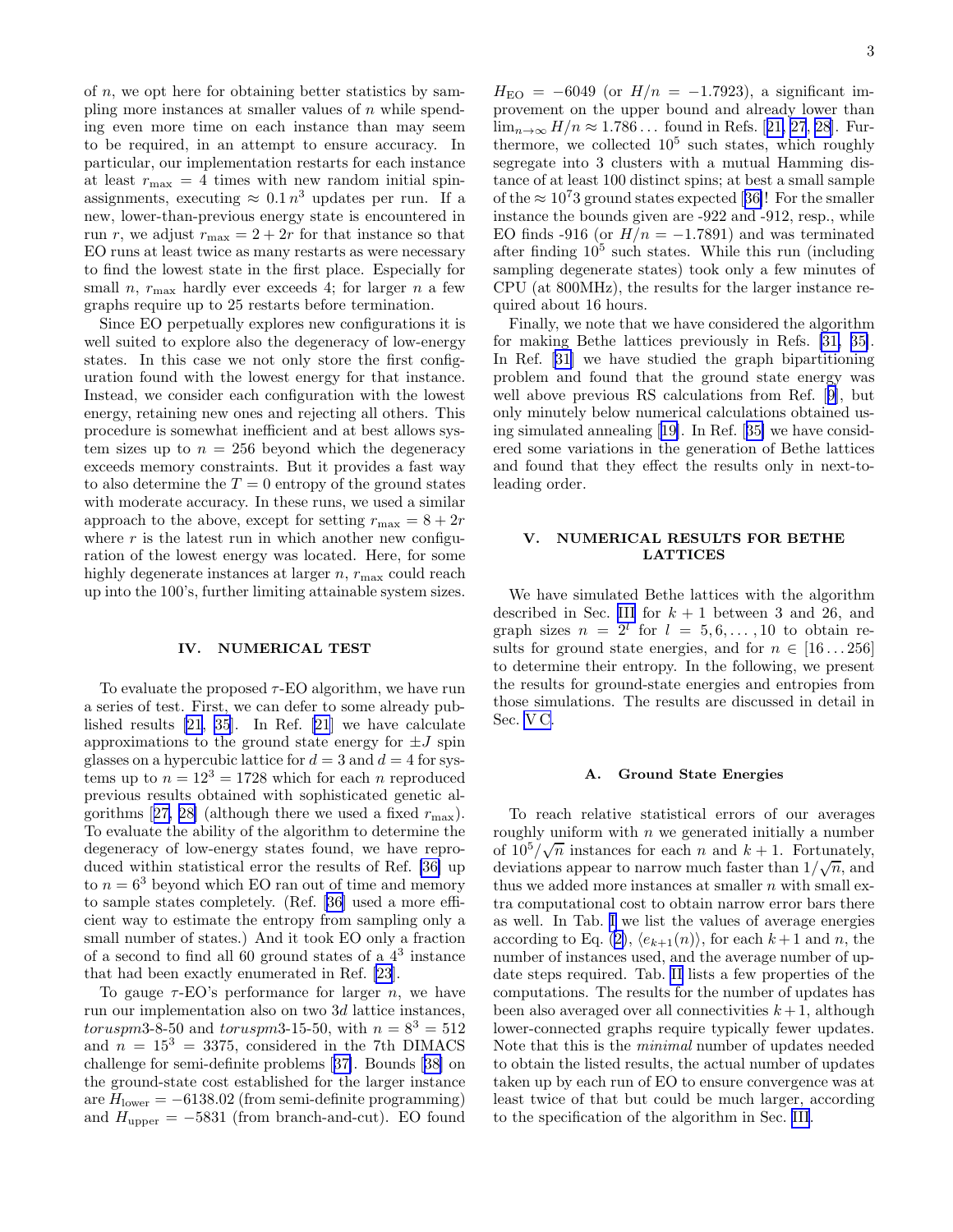<span id="page-3-0"></span>TABLE I: Data from the EO simulations for the average ground-state energy per spin  $e_{k+1}(n)$ , plotted also in Figs. 1 and [2](#page-4-0).

| $n -e_3(n)$                   | $-e_4(n)$                 | $-e_5(n)$               | $-e_6(n)$ | $-e_7(n)$ | $-e_8(n)$                                                                                                                   | $-e_9(n)$ | $-e_{10}(n)$                                        | $-e_{15}(n)$ | $-e_{20}(n)$                                       | $-e_{25}(n)$ |
|-------------------------------|---------------------------|-------------------------|-----------|-----------|-----------------------------------------------------------------------------------------------------------------------------|-----------|-----------------------------------------------------|--------------|----------------------------------------------------|--------------|
| $32\;1.3506(6)\;1.5543(6)$    |                           | 1.6734(8)               | 1.8424(8) | 1.9425(9) | 2.0906(9)                                                                                                                   |           | $2.1730(33)$ $2.7013(40)$ $3.1056(48)$ $3.4923(51)$ |              |                                                    |              |
|                               | 64 1.2231(3) 1.3964(4)    | $1.5979(4)$ $1.7294(5)$ |           |           | $1.8972(5)$ $2.0083(6)$ $2.1551(6)$ $2.2557(23)$ $2.7884(28)$ $3.2090(33)$ $3.6029(37)$                                     |           |                                                     |              |                                                    |              |
|                               |                           |                         |           |           | 128 1.2426(5) 1.4245(10) 1.6269(10) 1.7652(12) 1.9335(13) 2.0476(14) 2.1945(15) 2.3042(16) 2.8443(20) 3.2742(23) 3.6731(25) |           |                                                     |              |                                                    |              |
|                               | $256$ 1.2542(3) 1.4417(6) | $1.6434(7)$ $1.7885(8)$ |           |           | $1.9549(8)$ $2.0782(10)$ $2.2204(10)$ $2.3324(11)$ $2.8774(14)$ $3.3186(16)$ $3.7215(18)$                                   |           |                                                     |              |                                                    |              |
| $512 \t1.2608(2) \t1.4534(4)$ |                           | 1.6548(5)               | 1.8020(5) | 1.9685(6) | $2.0934(6)$ $2.2379(7)$                                                                                                     |           |                                                     |              | $2.3488(7)$ $2.8993(10)$ $3.3435(11)$ $3.7505(12)$ |              |
| $1024$ 1.2644(1) 1.4603(3)    |                           | $1.6612(3)$ $1.8110(3)$ |           |           | $1.9762(5)$ $2.1035(5)$ $2.2470(5)$                                                                                         |           |                                                     |              | $2.3605(5)$ $2.9092(7)$ $3.3551(9)$ $3.7612(11)$   |              |
| $2048$ 1.2673(1)              |                           |                         |           |           |                                                                                                                             |           |                                                     |              |                                                    |              |
| $\infty$ 1.2719(5) 1.472(1)   |                           | 1.673(1)                | 1.826(1)  | 1.990(3)  | 2.121(1)                                                                                                                    | 2.2645(5) | 2.378(3)                                            | 2.935(1)     | 3.389(1)                                           | 3.806(4)     |
|                               |                           |                         |           |           |                                                                                                                             |           |                                                     |              |                                                    |              |

TABLE II: Some properties of the numerical computations. Listed are for each  $n$  the number of instance used and the average number of updates for each instance needed to obtain the results listed in Tab. I.

| $\it{n}$ | Instances | t.                 |
|----------|-----------|--------------------|
| 32       | 19444     | $3.010^{2}$        |
| 64       | 13750     | $1.5 10^{3}$       |
| 128      | 883       | 1.010 <sup>4</sup> |
| 256      | 625       | $1.6 10^{5}$       |
| 512      | 441       | $3.110^{6}$        |
| 1024     | 312       | $7.610^{7}$        |
| 2048     | 220       | $1.5 10^{8}$       |

Unfortunately, when plotted as a function of  $1/n$ , the average energies for each given  $k+1$  clearly do not extrapolate linearly (as, for example, seems to be the case for spin glasses on a hypercubic lattice[[21, 27](#page-10-0), [28\]](#page-10-0)). Instead, using an extrapolation according to [\[43](#page-10-0)]

$$
e_{k+1}(n) \sim e_{k+1} + \frac{A}{n^{\nu}} \quad (n \to \infty). \tag{7}
$$

We find that for the whole range of connectivities  $k +$ 1 studied here, the scaling corrections appeared to be consistent with  $\nu = 2/3$  within a few percent, except for two outliers at  $k + 1 = 10$  and 25. Thus, we have plotted for each  $k+1$  the values of  $e_{k+1}(n)$  as a function of  $1/n^{2/3}$  in Figs. 1 and [2.](#page-4-0) Although the extrapolation appears to be linear on that scale for each  $k + 1$ , we have fitted the data with the more general form of Eq. (7). (Fits were weighted according to n and to the inverse of the standard deviation for each point.) These fits are also shown as dashed lines in each of the Figs. 1 and [2.](#page-4-0)

The extrapolation results for the ground state energies appear to be quite stable under variation of the scaling form, for instance, when fitting with fixed  $\nu = 2/3$  instead of Eq. (7). We estimate that each has a relative error of about  $10.3\%$ . Exceptions to this estimate we have to grant for the cases of  $k+1=10$  and 25, in which case we also observe significant differences to the  $\nu = 2/3$ corrections to scaling.

We can compare our results with existing theoretical predictions at the RS and the 1RSB level at least for the



FIG. 1: Extrapolation plot for the EO data for  $k+1=3$  given in Tab. I and the fitted curve according to Eq. (7). (Data points were weighted with respect to  $n$  and the inverse of the error.) For  $n \to \infty$  the extrapolation gives  $e_3 = -1.2719(5)$ , way above the RS result but consistent with the 1RSB result from Ref.[[1](#page-9-0)], both indicated by horizontal lines.

case of  $k + 1 = 3$ . For this case, a recently published calculation[[1\]](#page-9-0) yielded  $e_3 = -1.2777$  at the RS, and  $e_3 =$ −1.2717 at the 1RSB level (further replica corrections are expected to be small). These values are also indicated in Fig. 1. Clearly, our result for  $k + 1$  is consistent with the 1RSB results, but certainly inconsistent with the RS result. Further 1RSB results for other values  $k + 1$  are currently being calculated [\[39](#page-10-0)]. We will discuss a more detailed analysis of the extrapolated values of  $e_{k+1}$  at  $n \to \infty$  in Sec. [V C](#page-5-0).

### B. Ground State Entropy

We have also used EO to sample the degeneracy  $\Omega$ of the lowest-energy states found. Due to the discrete nature of the energy of the system, ground-states can be highly degenerate, and the ground-state entropy per spin definedin Eq. ([3\)](#page-1-0) may well be non-vanishing for  $n \to \infty$ .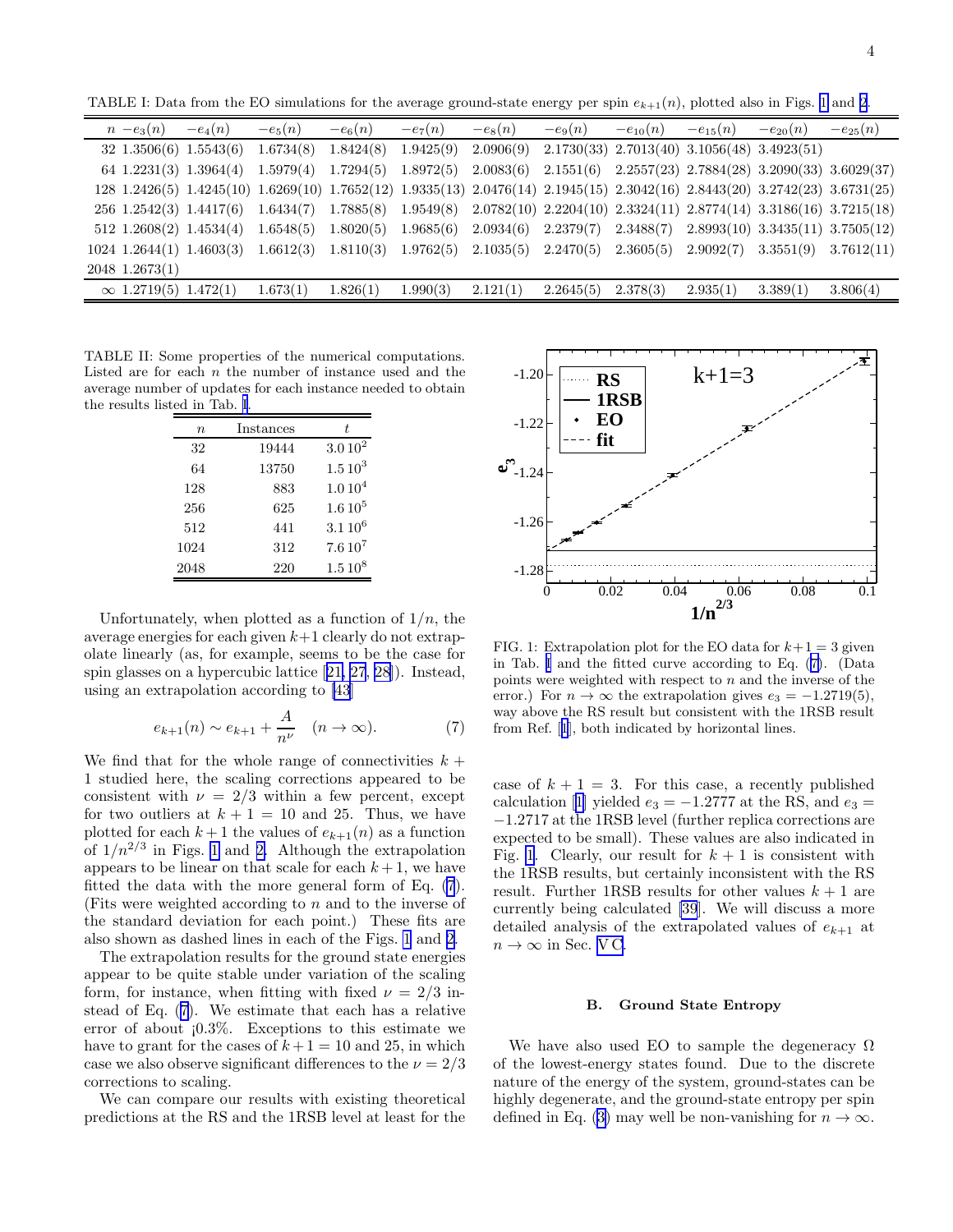<span id="page-4-0"></span>

FIG. 2: Extrapolation plot for the EO data in Tab. [I](#page-3-0) for  $k + 1 = 4$  to 25, as in Fig. [1.](#page-3-0) All data seems to extrapolate well linearly in  $1/n^{2/3}$ . The extrapolated values of  $e_{k+1}$  for  $n \to \infty$  are also listed in Tab. [I.](#page-3-0)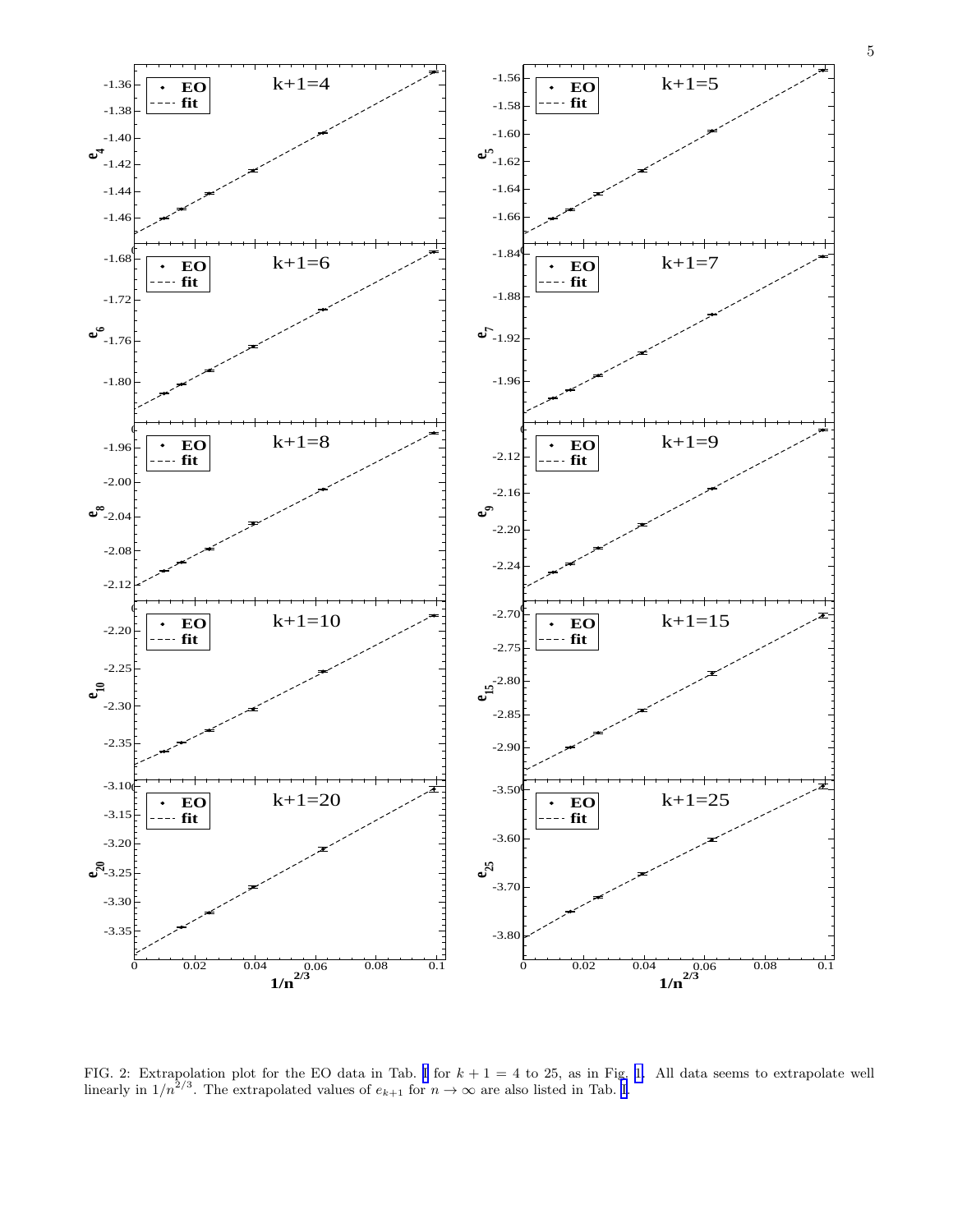<span id="page-5-0"></span>While the search for a ground state of an instance is certain to provide a rigorous upper bound to the actual ground state energy, the search for the complete set of ground states for an instance entails the risk of a two competing systematic errors. (1) If EO misses to find the exact ground state, one is likely to vastly over-count the degeneracy, since  $\Omega$  is expected to rise exponentially with the energy above the ground state[[40\]](#page-10-0). (2) Even if EO finds ground states, it may simply undercount Ω, since such states could be too far separated in configuration space. Therefore, we have implemented EO with the settings described in Sec. [III](#page-1-0), which emphasize the desire for accuracy over computational efficiency. Accordingly, we were bound to conduct a separate set of simulations from those that determined the energies only. In these simulations we focused on smaller system sizes of  $n \leq 256$ for  $k + 1 = 3, ..., 9$  and  $10, 14, ..., 26$  only. The limit on *n* for the smaller  $k + 1$  is mostly dictated by avoiding system sizes at which  $\Omega$  typically exceeds  $10^6$ .

As a test for the accuracy of our implementation, we have run the simulation for  $k+1=3$  twice on the exactly identical instances, using different initial conditions and  $n/5$  more updates in the second run: The results, both for the energies and  $\Omega$ , were identical for each instance, producing the same set of configurations independent of the starting point of the search. We therefore assume that systematic errors in our data are small and can be neglected.

Since the range of system sizes  $n$  is smaller than for the case of the energies, it is more difficult to extrapolate our data for  $\langle s_{k+1}(n) \rangle$ . Again, it is clear that the corrections are not linear in  $1/n$ , but instead seems to be scaling close to  $1/n^{2/3}$  for all  $k + 1$ , as for the energies above. Considering the limitations on  $n$ , we assume that the corrections are exactly of that form and extrapolate our data simply with a fit to

$$
s_{k+1}(n) \sim s_{k+1} + \frac{A}{n^{2/3}} \quad (n \to \infty),
$$
 (8)

again, weighting each data point with respect to  $n$  and the inverse of its error. While the systematic and statistical uncertainties of our data appears to be small, the uncertainty about the scaling corrections must be considered the most significant limitation on accuracy in our extrapolation. The data and the extrapolation fits according to Eq. (8) are shown in Figs. [3](#page-6-0) and [4.](#page-7-0) The results for  $s_{k+1}$  for  $n \to \infty$  are listed in Tab. III.

The data clearly shows a different quantitative behavior between odd and even values of  $k + 1$ . This difference for the entropies can be explained in terms of the "free spins:" In a highly frustrated system, even near ground states, many spins are stuck in a situation in which they violate many of their constraints, no matter how they are oriented, and changing from one direction to the other may hardly change the energy of the system. In particular, an even-connected spin that happens to violate exactly half of its bonds (with  $J = \pm 1$ ) can flip freely without any change to the energy. Odd-

TABLE III: Extrapolation results for the entropies per spin for the data plotted in Figs. [3](#page-6-0) and [4](#page-7-0).

| $k+1$ | $s_{k+1}$  | $k+1$ | $s_{k+1}$  |
|-------|------------|-------|------------|
| 3     | 0.0102(10) | 4     | 0.0381(15) |
| 5     | 0.0048(10) | 6     | 0.0291(10) |
| 7     | 0.0020(10) | 8     | 0.0218(10) |
| 9     | 0.0002(15) | 10    | 0.0198(10) |
| 15    | 0.0002(15) | 14    | 0.0126(10) |
|       |            | 18    | 0.0095(10) |
|       |            | 22    | 0.0076(10) |
|       |            | 26    | 0.0063(15) |

connected spins can only become "free" in a connected pair (that happens to violate exactly half of its external bonds but satisfies their mutual bond) in which both simultaneously flip without changing the energy. The latter situation is naturally far less likely, and thus, purely even-connected graphs exhibit far more potential for degeneracy at the ground state than the corresponding oddconnected graphs. Some preliminary studies for  $k+1=3$ and 4 show that in ground state configurations the fraction of free spins (zero by design for  $k+1=3$ ) converges to a value just around 5% for  $k+1=4$ , while the fraction of free pairs seems to vanish for large  $n$  for both, even and odd  $k + 1$ . We have not explored the clustering of these states[[36\]](#page-10-0). We will explore the different behaviors for even and odd  $k + 1$  in the next Section.

#### C. Discussion of the Extrapolation Results

In this section, we want to focus on some of the curious properties exhibited by the values of the energies and entropies found by extrapolation in the previous section. We have already noted the difference between the entropies for even and odd values of  $k+1$ . In fact, there are similar differences, although more subtle, for the energies  $e_{k+1}$ . These differences become most apparent when we plot the data asymptotically for large  $k + 1$ , where it is known that

$$
\lim_{k+1 \to \infty} \frac{e_{k+1}}{\sqrt{k+1}} = E_{SK},\tag{9}
$$

with  $E_{SK} = 0.7633$  being the RSB ground state energy of the Sherrington-Kirkpatrick model[[6, 41\]](#page-10-0). In Fig. [5](#page-7-0) we have plotted  $e_{k+1}/\sqrt{k+1}$  as a function of  $1/(k+1)$ . On this scale, we notice that the energies split into a set of even and a set of odd values, each located apparently on a straight line. Even though  $k+1 \leq 25$  is quite small, each line separately extrapolates very close to the exact value for large  $k+1$  indeed:  $E_{SK}^{even} \approx -0.763$  and  $E_{SK}^{odd} \approx$  $-0.765$ . Even more amazing, the value of  $e_2 = -1$  [see Eq.([16](#page-9-0)) below] for the trivial  $k + 1 = 2$  Bethe lattice is very close to the linear fit for the even EO results. Clearly, a function that would interpolate continuously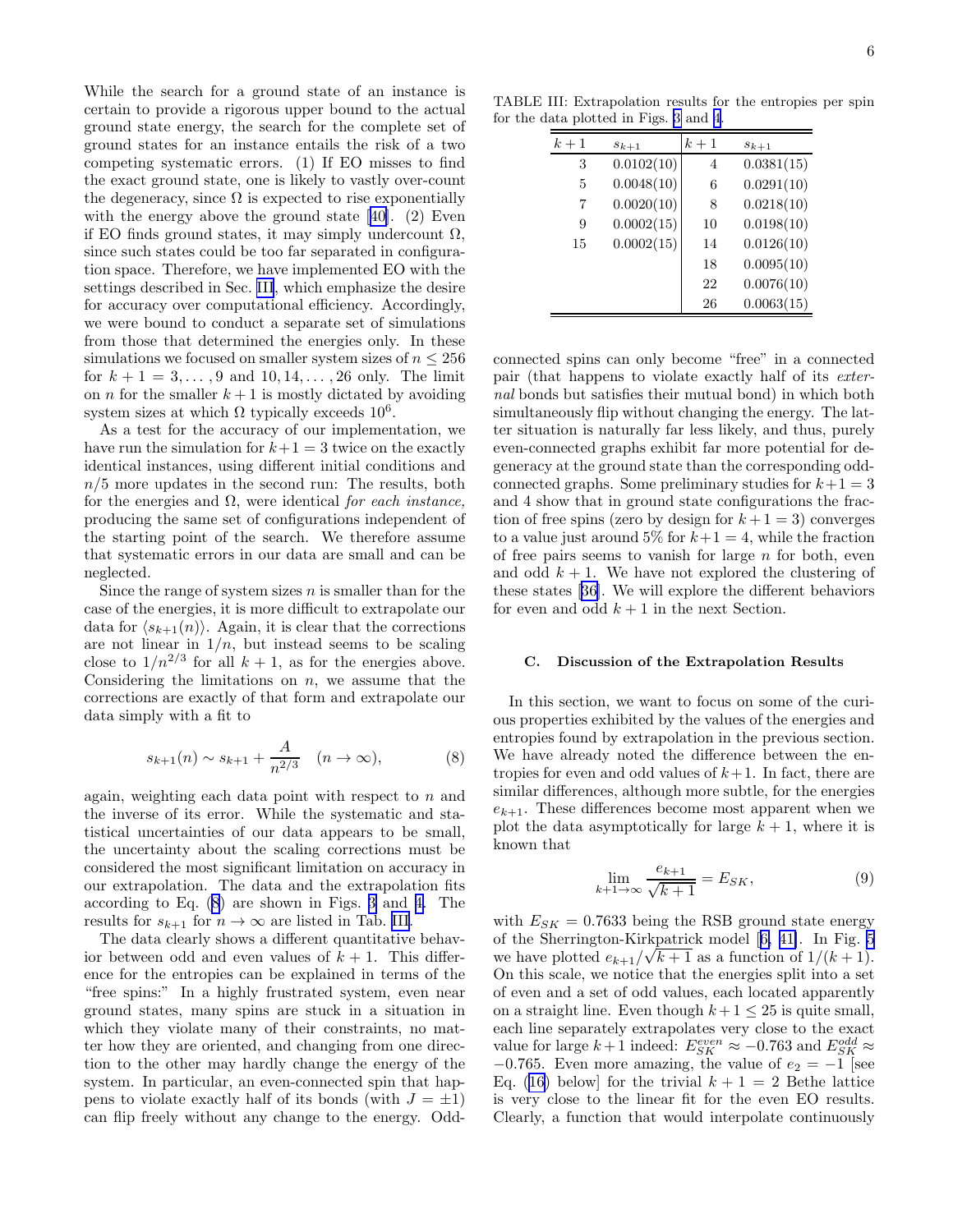<span id="page-6-0"></span>

FIG. 3: Extrapolation plot for the EO data for the entropy  $s_{k+1}(n)$  for  $k+1=3$  to 15. All data seems to extrapolate well linearly in  $1/n^{2/3}$ . Note the difference in the results between odd (left) and even (right)  $k+1$ . The extrapolated values of  $s_{k+1}$ for  $n \to \infty$  are listed in Tab. [III.](#page-5-0)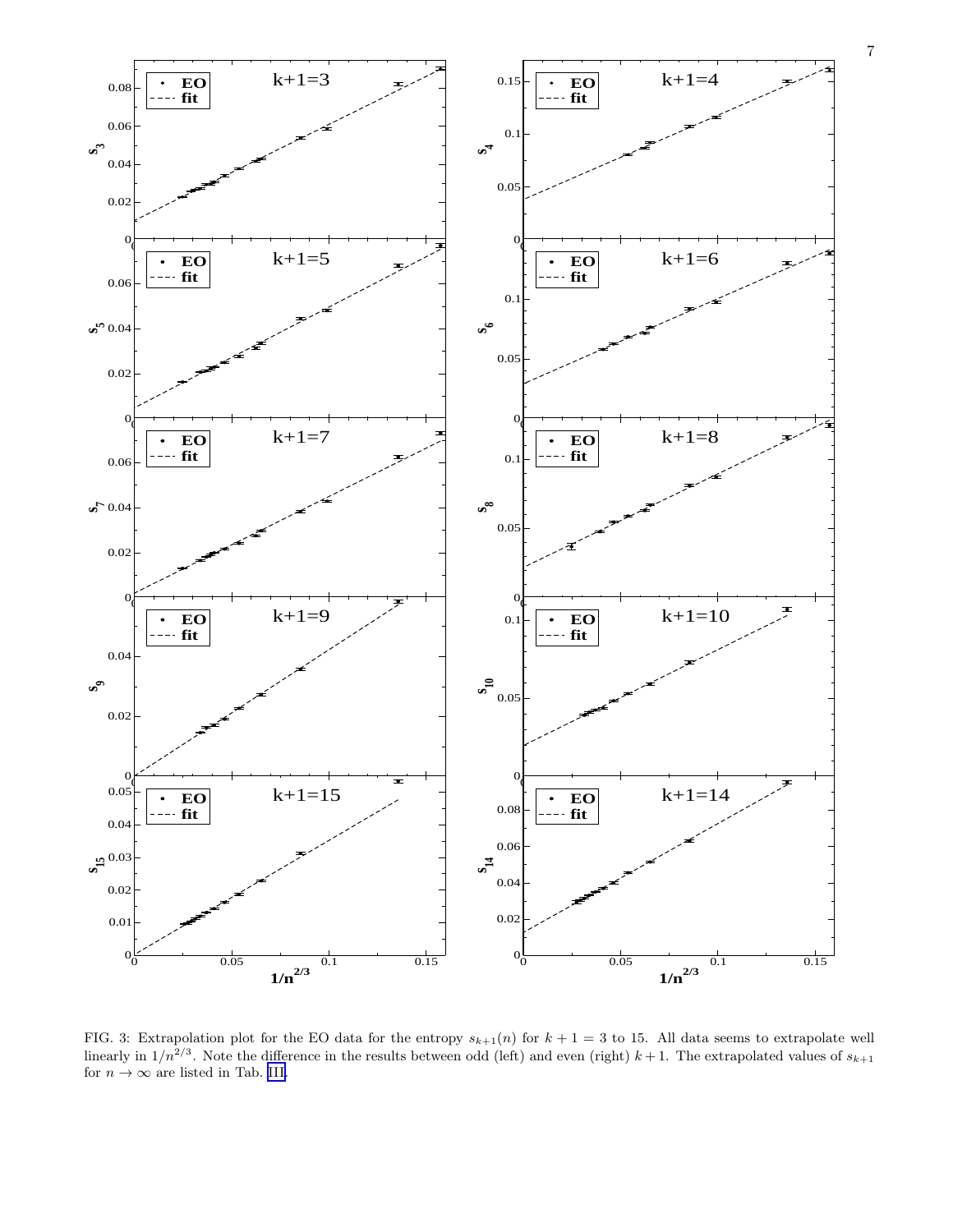<span id="page-7-0"></span>

FIG. 4: Extrapolation plot for the EO data for the entropy  $s_{k+1}(n)$  for some larger, even  $k+1$ , similar to Figs. [3.](#page-6-0)

all the data will have to be very complicated (oscillatory). But could it be that its envelope on the even and the odd integers happens to be simple? Then, in case of the even data[[44\]](#page-10-0), we could even write down the exact form of the function for  $\mathcal{E}_{k+1}$  that would fit the data, since we know it also has to pass  $e_2 = -1$  and satisfy Eq. [\(9\)](#page-5-0):

$$
\mathcal{E}_{k+1} = \sqrt{k+1} E_{SK} - \frac{2E_{SK} + \sqrt{2}}{\sqrt{k+1}}.
$$
 (10)

To test Eq. (10), we plot the data in Fig. [6](#page-8-0) as  $e_{k+1}/\mathcal{E}_{k+1}$  to study its deviations from the conjecture. While the extrapolated values do not fall exactly within their (estimated) error bars on the proposed form, they are indeed within about 0.1% of it. To judge how close the data is to the proposed functional form in Eq. (10), we utilize a closely related example. The ground-state energy as a function of the (continuous) average connectivity  $\langle c \rangle$  is known exactly for the RS case of ordinary random graphs with fluctuating internal connectivities, Eq. (16) in Ref.[[42\]](#page-10-0). If one plots that solution (which



FIG. 5: Plot of the rescaled extrapolated energies,  $e_{k+1}/\sqrt{k+1}$ , as a function of  $1/(k+1)$ . The data appears to fall on two separate straight lines for even and for odd  $k + 1$ . The straight line provides an excellent fit all the way from the exact result  $e_2 = -1$  (diamond) to  $E_{SK} = -0.7633$ (horizontal line) at  $k + 1 \rightarrow \infty$ .

involves exponentials and modified Bessel functions) in the same way as  $e_{k+1}$  in Fig. 5, one notes that it, too, could be approximated surprisingly well with a straight line,  $-\sqrt{2c/\pi} + \left(\sqrt{2/\pi} - \frac{1}{2}\right)/\sqrt{c}$ , now crossing the RS ground state energy  $-\sqrt{2/\pi}$  [[6\]](#page-10-0) for  $\langle c \rangle \to \infty$  and reaching the trivial result of  $-1/2$  at the percolation point  $\langle c \rangle = 1$ . In Fig. [7](#page-8-0) we superimpose the relative error of this approximation with respect to the exact RS result with the relative error of our data with respect to the conjecture. It shows that the error of the conjecture is still almost by an order of magnitude smaller than the global bound for the RS example, thus putting a significant bound on any corrections similar in type to Eq. (16) in Ref. [\[42](#page-10-0)].

The differences between even and odd connectivities are even more pronounced in case of the entropies, as we have explained in Sec. [V.](#page-1-0) Thus, although our data for the entropy is not nearly as accurate as for the energies, it is still instructive to study it in more detail. In Fig. [8](#page-8-0), we plot the extrapolated values of the entropies from Tab. [III](#page-5-0) to explore its decrease for large  $k + 1$ . Despite the large error bars, a significant *qualitative* difference between even and odd data points is visible: The entropy for even values of  $k+1$  decays slowly, apparently linearly with  $1/(k+1)$ . On the other hand, the entropies for odd  $k+1$  drop much more rapidly, and are already indistinguishable from zero (within our errors) for  $k+1=9$ , while it is clearly non-vanishing for  $k + 1 = 3$  [unless our assumption about the scaling corrections in Eq. [\(8](#page-5-0)) are incredibly wrong (see Fig. [3](#page-6-0))]. Unfortunately, with only a small, discrete number of data points available that are significantly above zero, it is very hard to decide whether the entropy for odd  $k+1$  merely decays exponentially, or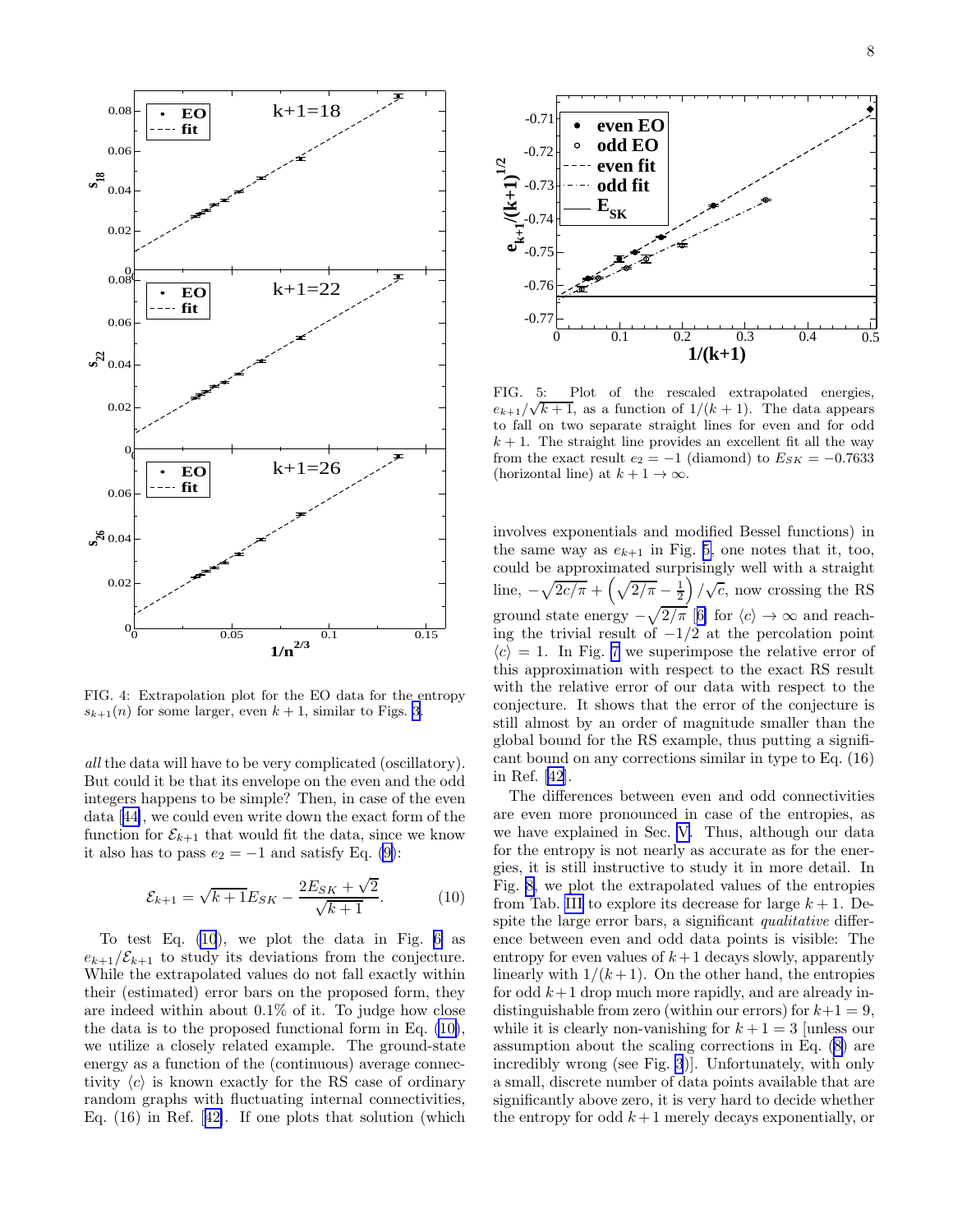<span id="page-8-0"></span>

FIG. 6: Plot of the energies relative to the conjectured func-tion $\mathcal{E}_{k+1}$  in Eq. ([10](#page-7-0)) as a function of  $1/(k+1)$ . All data for even  $k+1$  falls within about 0.1% of  $\mathcal{E}_{k+1}$  (i. e. the horizontal line). The point at  $k+1=2$  (diamond) is exact by definition, of course.



FIG. 7: Plot of the relative error  $\epsilon$  in % between the extrapolated data and the function in Eq.  $(10)$ , as before in Fig.  $6$ , but now superimposed with the corresponding result obtained for the exactly solvable RS spin glass on random graphs[[42](#page-10-0)]. Note the oder-of-magnitude larger deviations from the reference line for the RS example.

whether there exists a finite value of  $k + 1$  above which all odd entropies become identically zero.

#### VI. CONCLUSION

In this paper we have presented a extensive numerical study of the ground states of spin glasses on Bethe lattices. The available data possessed sufficient accuracy to obtain extrapolated values for ground state energies and entropies at the 0.1% and the 10% level, respectively. In



FIG. 8: Asymptotic plot of the extrapolated entropies from Tab. [III](#page-5-0) as a function of  $1/(k+1)$ . The data for even  $k+1$ seems to vanish linearly with  $1/(k+1)$  (dashed line). The data for odd  $k+1$  drops more precipitously, and can not reasonably be fitted at this level of accuracy.

both cases, we significant differences emerged between the data for odd and even values of  $k + 1$ . Based on the numerical results, we showed that the extrapolated energies for all even values of  $2 \leq k+1 \leq \infty$  was well fitted with a simple function, Eq. [\(10](#page-7-0)). Furthermore, the data suggests that the entropies are generally non-zero at small  $k + 1$ , but may vanish above a finite  $k + 1$  for odd values.

Of course, there is plenty of reason to doubt that such a simple result as Eq. [\(10](#page-7-0)), albeit confined to discrete integer values of  $k + 1$ , could indeed be the solution to a complex RSB problem. In fact, one argument against the conjecture is a discrepancy in its prediction for large  $k+1$ at next-to-leading order. Several authors [[8, 12](#page-10-0)] have studied spin glasses on random graphs beyond the RS level perturbatively for  $k + 1 = z \rightarrow \infty$  to determine the  $1/z$  correction  $f_1$  to the free energy (at  $T > 0$ ) in  $E_{SK} + f_1/z$ . It was recently calculated [\[8\]](#page-10-0), that the correction for fixed connectivities for  $T \to 0$  would be about  $f_1 = -0.317$  $f_1 = -0.317$  $f_1 = -0.317$ , while Eq. ([10\)](#page-7-0) would predict about 0.1124. It should be noted, though, that the  $1/z$  expansion implicitly assumes a smooth continuation off the integers which may lead to ambiguities in light of the oscillatory behavior between even and odd integers we found for the ground states in Fig. [5](#page-7-0) (similar to the continuation of, say, the function  $\cos(2\pi z)/z$  for  $z \to \infty$ , although this function would not possess a  $1/z$  expansion at all).

In any case, future calculations like the one in Ref. [\[1](#page-9-0)] but for even  $k + 1$  will provide a check on both, our extrapolated data and the conjecture.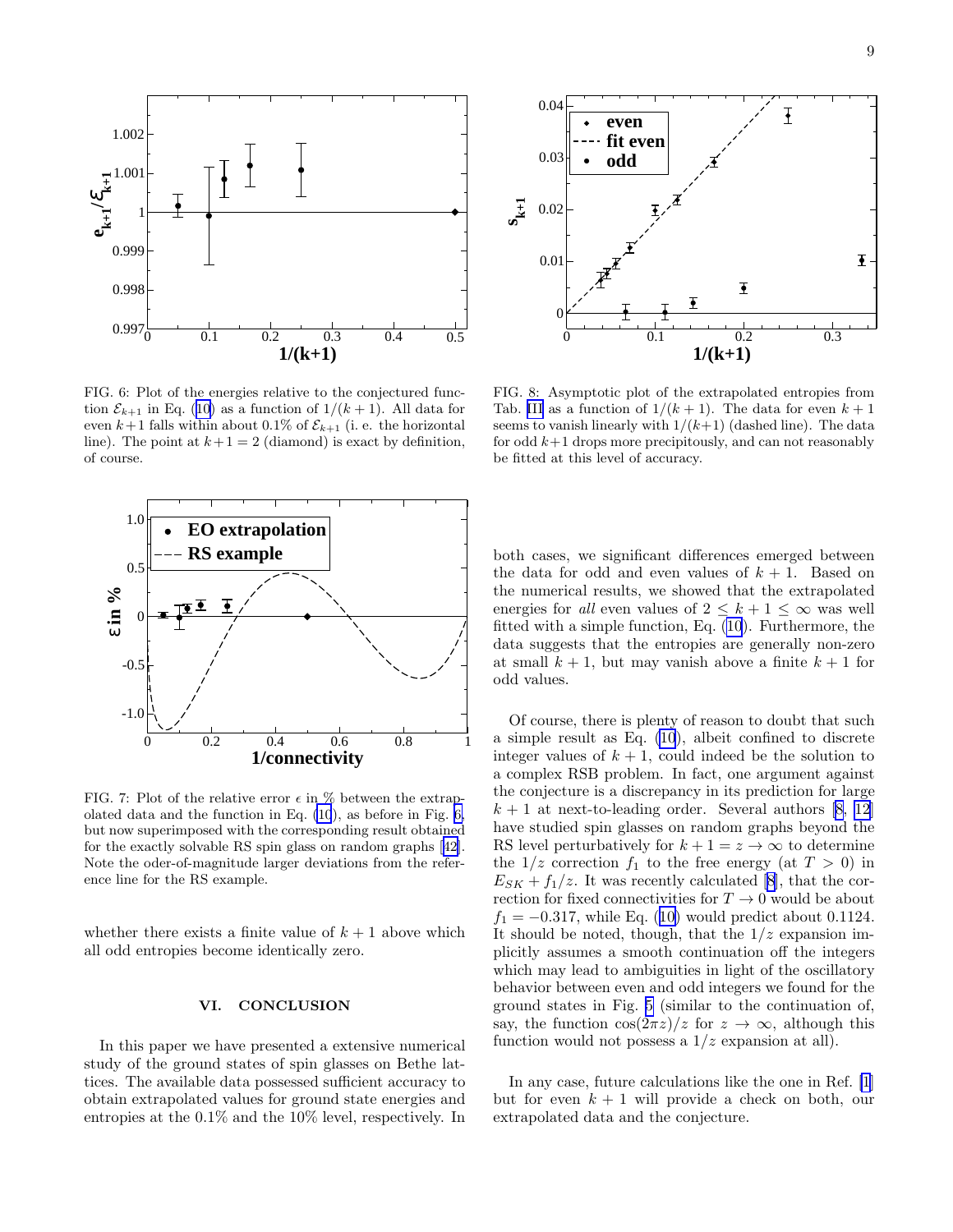#### Acknowledgments

<span id="page-9-0"></span>This work has been supported under a grant from the Emory University Research Committee. I am greatly indebted to Marc Mezard for his helpful comments.

#### Appendix

## A. The Case  $k + 1 = 2$

Clearly, a Bethe lattice in which each vertex has exactly 2 connections can only consists of a collection of disconnected loop graphs. We merely need to determine the number of loops and their size distribution to derive the average ground state energy and entropy. Each loop has a 50% chance of being frustrated, thus, the number of cut bonds is equal to one-half of the number of loops, and the degeneracy is equal to the length of these loops to the power of their number.

To analyze the  $k + 1 = 2$  case we consider each vertex as a node with two terminals. Adding lines can create two types of objects: strings and loops. We consider, after adding  $t$  lines, an individual vertex as a string of length 0, of which there are  $l_{0,t}$ ; in general, we have  $l_{i,t}$ strings of length  $i$ , each possessing two open terminals. In particular, before we added any lines:  $l_{i,t=0} = \delta_{i,0}$ . A loop of length  $i$  is created by addition of a line to both open terminals of a string of length  $i - 1$ . There are  $p_{i,t}$  loops of length i after adding t lines which can not evolve further, since they don't possess any more open terminals. We start with 2n open terminals and cover 2 of those with each newly added line. We can identify two constraints:

$$
\sum_{i=0}^{\infty} l_{i,t} = n - t, \qquad \sum_{i=1}^{\infty} i(l_{i,t} + p_{i,t}) = t. \tag{11}
$$

After adding t lines at random, there are  $2(n-t)$  terminals left to accommodate the next line, allowing for  $\binom{2(n-t)}{2}$  different choices. Accounting for all possible choices, we obtain

$$
l_{0,t+1} = \left[1 - \frac{2}{n-t} + \frac{1}{\binom{2(n-t)}{2}}\right] l_{0,t},
$$
  
\n
$$
l_{i,t+1} = \left[1 - \frac{2}{n-t} + \frac{1}{\binom{2(n-t)}{2}}\right] l_{i,t}
$$
  
\n
$$
+ \frac{2}{\binom{2(n-t)}{2}} \left(\sum_{j=0}^{i-1} l_{j,t} l_{i-1-j,t} - l_{\frac{i-1}{2},t} \middle| \mathrm{iodd}\right),
$$
  
\n
$$
p_{i,t+1} = p_{i,t} + \frac{1}{\binom{2(n-t)}{2}} l_{i-1,t},
$$
\n(12)

where  $i > 0$ . It is easy to show that these equations satisfy the constraints in Eqs. (11).

We can transform these equations by defining  $\theta =$  $t/n, d\theta = 1/n, y(x, \theta) = \frac{1}{n} \sum_{i=0}^{\infty} l_{i,t} x^{i}$ , and  $p(x, \theta) =$  $\sum_{i=0}^{\infty} p_{i,t} x^i$ . Considering *n* large and  $\theta$  continuous, Eqs. (12) turn into

$$
\frac{dy(x,\theta)}{d\theta} = -\frac{2y(x,\theta)}{1-\theta} + \frac{x[y(x,\theta)]^2}{(1-\theta)[1-\theta-1/(2n)]} \n+ \frac{1}{n} \left[ \frac{y(x,\theta) - xy(x^2,\theta)}{2(1-\theta)[1-\theta-1/(2n)]} \right], \n\frac{dp(x,\theta)}{d\theta} = \frac{xy(x,\theta)}{(1-\theta)^2}, \ny(x,0) = 1, \qquad p(x,0) = 0.
$$
\n(13)

Luckily, for  $n \to \infty$ , the equations are easily solved to give

$$
y(x,\theta) = \frac{(1-\theta)^2}{1-x\theta}, \qquad p(x,\theta) = -\frac{1}{2}\ln(1-x\theta). \tag{14}
$$

Finally, the total number of loops for the (almost) completed graph,  $\theta = 1 - 1/n$ , is given by

$$
p(1, 1 - 1/n) = \sum_{i=1}^{\infty} p_{i,n-1} \sim \frac{1}{2} \ln(n).
$$
 (15)

On average, half of these loops will be frustrated, i. e., they will have one of their bonds violated. Since the Hamiltonian in Eq.([1\)](#page-1-0) counts the difference between violated and satisfied bonds, or twice the violated bonds minus the number of all bonds,  $n(k+1)/2 = n$ , we get

$$
e = \frac{H}{n} \sim -1 + \frac{\ln(n)}{2n}.
$$
 (16)

Similarly, we can calculate the degeneracy  $\Omega$  of these ground states, roughly, as the average length of loops,  $\langle i \rangle = \partial_x \ln p(x, 1 - 1/n)|_{x=1} \sim n/\ln(n)$ , taken to the power of one-half of their number,  $\ln(n)/(4n)$ , to give

$$
s = \frac{1}{n} \ln \Omega \sim \frac{\ln(n)^2}{4n}.
$$
 (17)

Clearly, both the number of violated bonds as well as the entropy vanish in the large- $n$  limit.

- [1] M. Mézard and G. Parisi, Cavity method at zero temperature, [cond-mat/0207121.](http://arxiv.org/abs/cond-mat/0207121)
- [2] B. Bollobas, Random Graphs, (Academic Press, London,